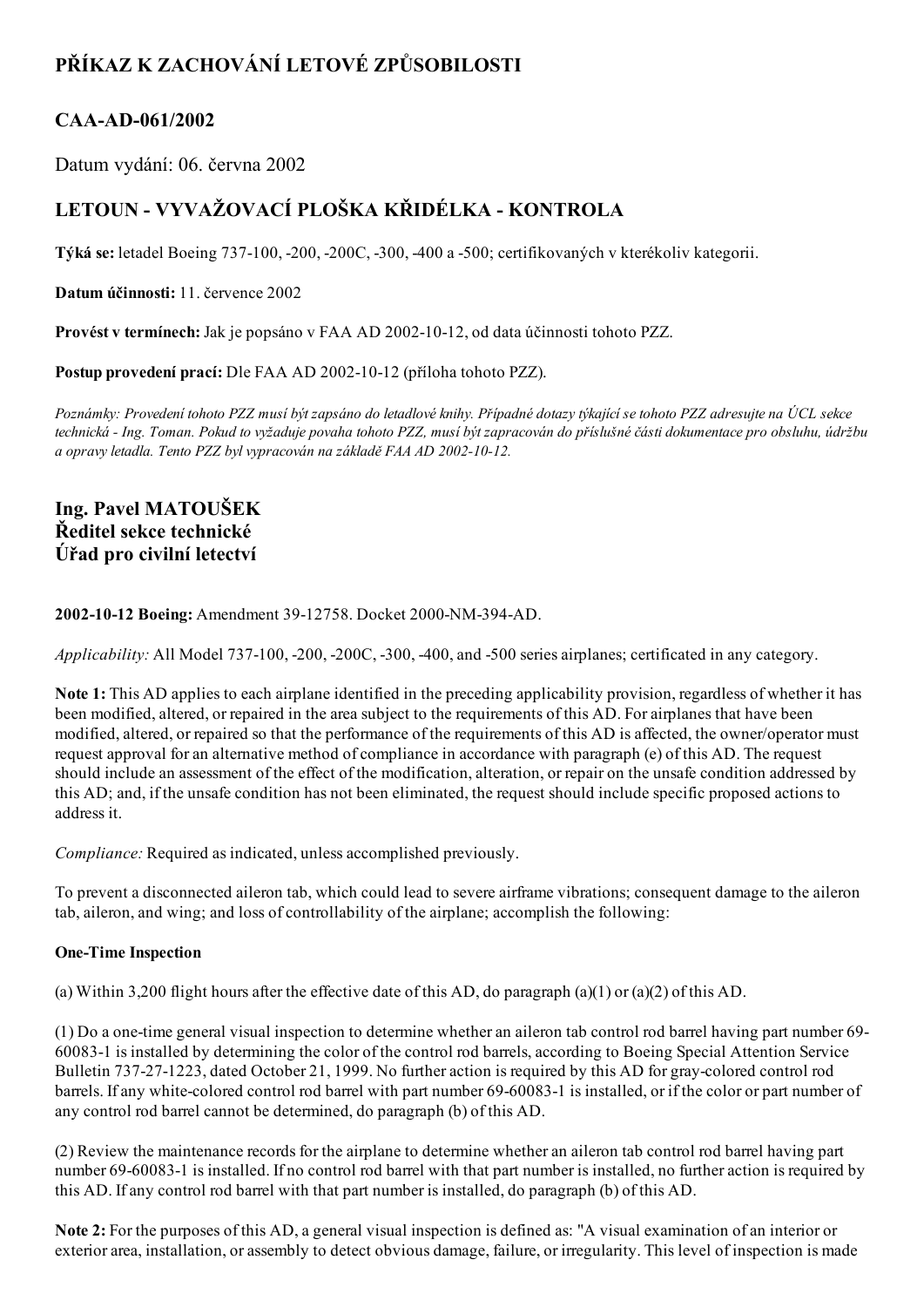under normally available lighting conditions such as daylight, hangar lighting, flashlight, or drop-light, and may require removal or opening of access panels or doors. Stands, ladders, or platforms may be required to gain proximity to the area being checked."

#### Follow-On Actions: Repetitive Inspections and Replacement

(b) For airplanes that have a control rod barrel for the aileron tabs having part number 69-60083-1 or a control rod barrel on which the color or part number cannot be determined: Within 3,200 flight hours after the effective date of this AD, do a detailed inspection for cracking of the affected control rod barrels according to Boeing Special Attention Service Bulletin 737-27-1223, dated October 21, 1999.

Note 3: For the purposes of this AD, a detailed inspection is defined as: "An intensive visual examination of a specific structural area, system, installation, or assembly to detect damage, failure, or irregularity. Available lighting is normally supplemented with a direct source of good lighting at intensity deemed appropriate by the inspector. Inspection aids such as mirror, magnifying lenses, etc., may be used. Surface cleaning and elaborate access procedures may be required."

(1) If no cracking is found, repeat the inspection for cracking at least every 3,200 flight hours, AND, within 20,000 flight hours after the effective date of this AD, replace all affected control rod barrels for the aileron tabs with new or reworked control rod barrels, according to the service bulletin. Such replacement terminates the repetitive inspections.

 $(2)$  If any cracking is found, before further flight, replace all affected (cracked, having part number 69-60083-1 or on which the color or part number cannot be determined) control rod barrels with new or reworked control rod barrels, according to the service bulletin.

Note 4: If any control rod barrel for the aileron tab is cracked, all affected control rod barrels on the airplane must be replaced at the same time because the discrepancy may exist in the entire lot of parts.

## Reporting Requirement

(c) If any cracked control rod barrel for the aileron tabs is found during the inspections required by paragraph (b) of this AD, report findings to the FAA Certification Management Office, 1601 Lind Avenue, SW., Renton, Washington 98055 4056, at the applicable time specified in paragraph  $(c)(1)$  or  $(c)(2)$  of this AD. Information collection requirements contained in this regulation have been approved by the Office of Management and Budget (OMB) under the provisions of the Paperwork Reduction Act of 1980 (44 U.S.C. 3501 et seq.) and have been assigned OMB Control Number 2120 0056.

(1) For airplanes on which the inspection is accomplished after the effective date of this AD: Submit the report within 10 days after performing the inspection required by paragraph (b) of this AD.

(2) For airplanes on which the inspection has been accomplished prior to the effective date of this AD: Submit the report within 10 days after the effective date of this AD.

#### Spares

(d) For all airplanes: As of the effective date of this AD, no person may install a control rod barrel for the aileron tab having part number 69-60083-1 on any airplane.

#### Alternative Methods of Compliance

(e) An alternative method of compliance or adjustment of the compliance time that provides an acceptable level ofsafety may be used if approved by the Manager, Seattle Aircraft Certification Office (ACO), FAA. Operators shall submit their requests through an appropriate FAA Principal Maintenance Inspector, who may add comments and then send it to the Manager, Seattle ACO.

Note 5: Information concerning the existence of approved alternative methods of compliance with this AD, if any, may be obtained from the Seattle ACO.

## Special Flight Permits

(f) Special flight permits may be issued in accordance with §§ 21.197 and 21.199 of the Federal Aviation Regulations (14 CFR 21.197 and 21.199) to operate the airplane to a location where the requirements of this AD can be accomplished.